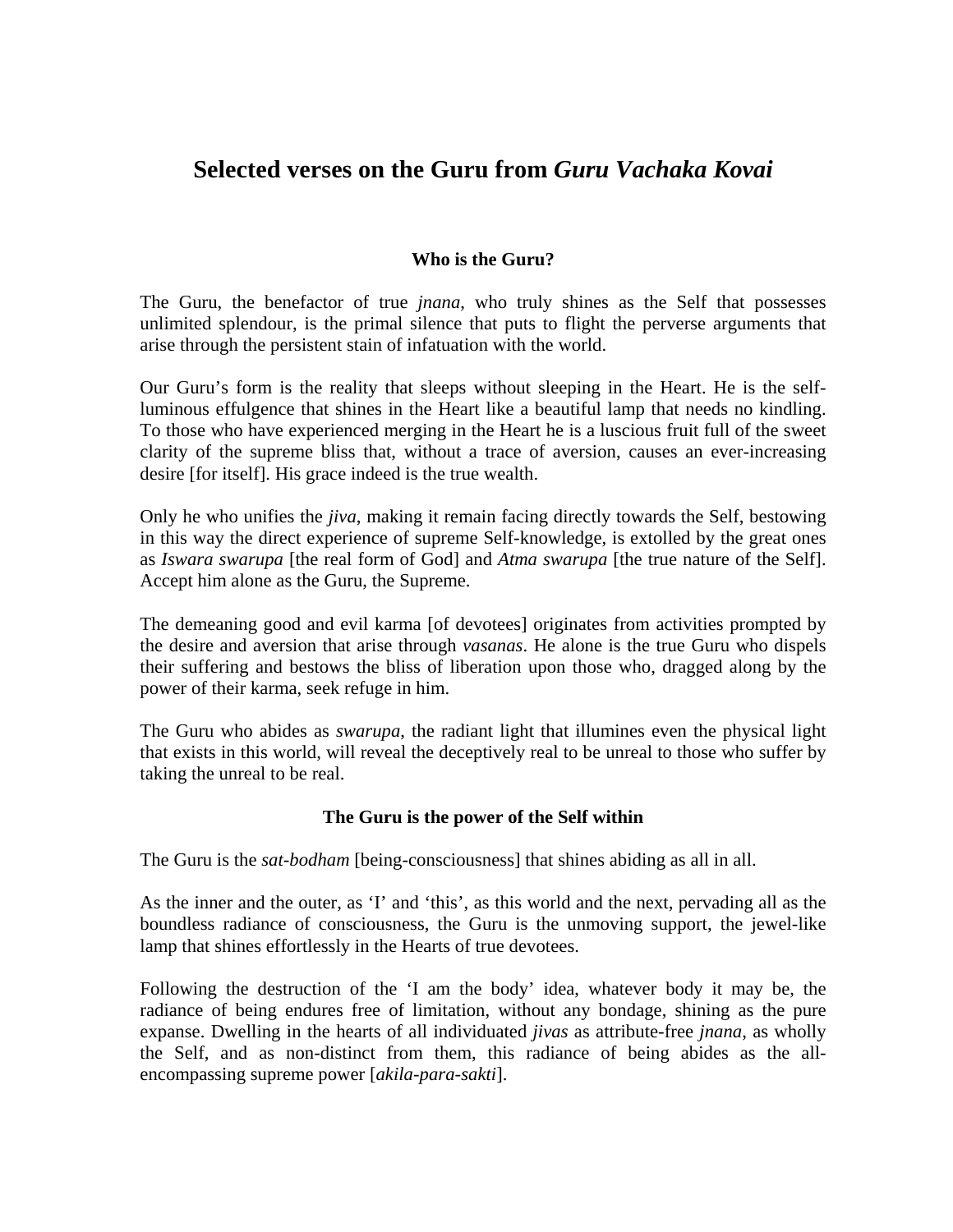Regard only him who possesses the rare attribute of radiating that supreme power [*akilapara-sakti*] as the *Sadguru* who has the enormous power to merge, through his causeless sweet grace, any *jiva* that comes to him with genuine love into the non-dual *paramatmaswarupa*, whose nature is attribute-free consciousness.

It is the very nature of the *Atma-swarupa* consciousness to shine as 'I-I'. This form of natural awareness that remains forever as the soul of the soul in the Heart is the inner meaning of the statement that God, the Self which itself becomes the Guru, unceasingly and directly transmits *jnana upadesa* to the true disciples, the mature *jivas*.

The manner in which the Guru sits majestically in state on the Heart-throne of his devotees whom he has taken up, destroying their egos, is lofty like a mountain, splendid and glorious. Those who have experienced this do not talk about it. Those who talk about it have not experienced it. The abundant utterances of devotees [*jnanis*], which are sacred like the *Vedas*, bear witness to this.

# **The necessity of the physical Guru**

An external Guru is needed because the desire-filled, infatuated mind rushes out without listening with love to the truth unceasingly proclaimed in the Heart by the Self, beingconsciousness.

One may have acquired all the virtues and renounced all the vices; one may have renounced totally all one's relationships and have no attachment; one may have completely performed all the many penances enjoined upon the virtuous by the scriptures; but however great one may be by virtue of one's intellect and accomplishments, will one attain the experience, the state of *kaivalyam* [oneness] that is wholly bliss, until one obtains, as a result of meritorious karma, the good fortune of seeing the *jnana*-Guru?

For those who are suffering from *samsara* – to which they are yoked by the twin karmas [good and bad] that arise through ignorance, the powerful dense delusion – the devotion and longing they feel for the grace of the Guru, who has taken responsibility for them, is alone the medicine for dispelling their mental anguish.

It is impossible to experience the marvellous dance of true *jnana* in the Heart unless the antics of the unbridled monkey-mind cease through the grace-power of the valiant one who wields the divinely granted sword of true *jnana*, he who has already cut off and brought down [his own] mind demon.

Those who have realised the truth are alone the possessors of faultless virtues. Apart from these, everyone else is only base of nature. Hence, he who longs for the fortune of liberation must redeem himself only by resorting to those aforementioned meritorious ones who shine as reality through the knowledge of reality that is devoid of the world-delusion.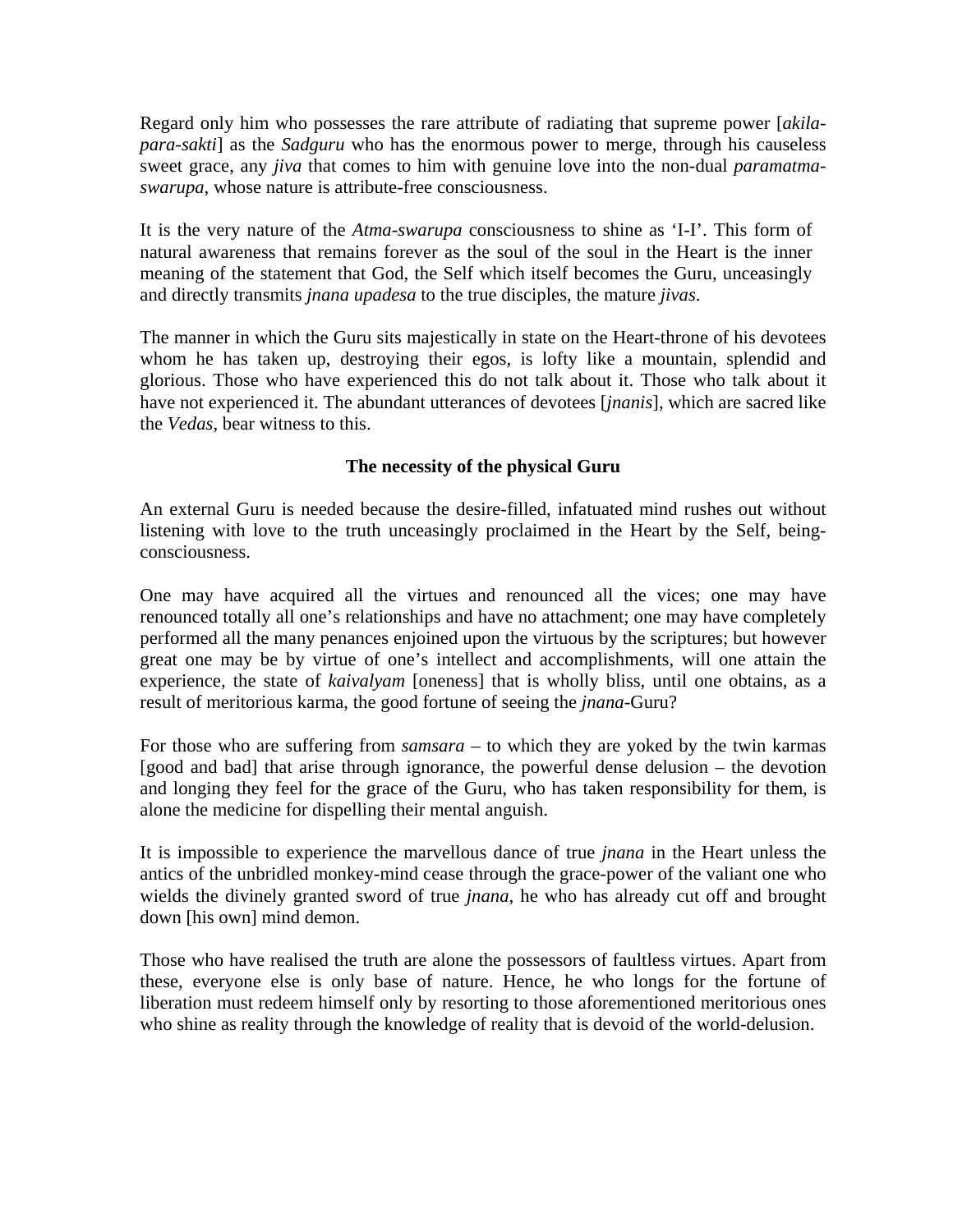## **The grace of the Guru**

Peace of mind, *shanti*, which is desired by everyone, is not attained by anyone, anywhere, though any means, except through the grace of the Guru. Therefore, those who want peace should continuously enquire and seek alone that grace in the Heart, with their whole mind.

The blessed grace of God, who has the eightfold form, will be impossible to secure except through the grace of the Guru. It will not come through learning or through any other means, but it will spontaneously arise through devotion.

Those of perfect and mature wisdom will declare: Reality, the consummation of *jnana* that shines in the perfectly pure state of *mauna*, the hard-to-attain vedantic experience, will, through the Guru's grace, spontaneously flare up and shine as 'I-I' within the Heart.

Unless we first obtain the divine grace of a Guru, a *jivanmukta* in whose perspective the *triputi*-differences have ended and who shines as the undivided and single essence, it will be impossible to obtain the life of liberation and live illustriously under the shade of God's twin feet, [a life] that is all bliss and the ultimate of all benefits.

# **Being a good disciple**

If you want to attain liberation and redeem yourself by cutting asunder with the sword of *jnana* the false ignorance that has strongly bound you in the form of a *jiva*, let your mind spring up immediately with surging love and, without wasting a moment of your life, meditate constantly upon the golden lotus-like feet of the Lord who, in the form of the Guru, has taken you into his fold.

By taking the *Sadguru* as one's sole refuge, one should know, through his grace, that the cause of the continuous and distressing confusion that nurtures births is the fragmented mind which regards itself as different from God, *Atma-swarupa*. One should also learn from him the means for ending it [the fragmented mind] and, adopting that means, one should steadfastly unite with the Self, the ego-free *swarupa*, and abide in *mauna*. This alone bestows eminence.

This state of being the best among the noble disciples is this: a constancy of mind whence gushes forth the feeling of supreme devotion [*parabhakti*] that manifests when the 'I' is lost in the radiance of the state of silence, the Supreme. Know and keep in your mind that this is itself the state of being the Guru.

Meditating in the way that one ought to meditate on the sweet and ineffable grace of the Supreme Guru, and remaining still without getting caught in illusion, the unreal and deceptive panorama that appears in front of us – this alone is bliss.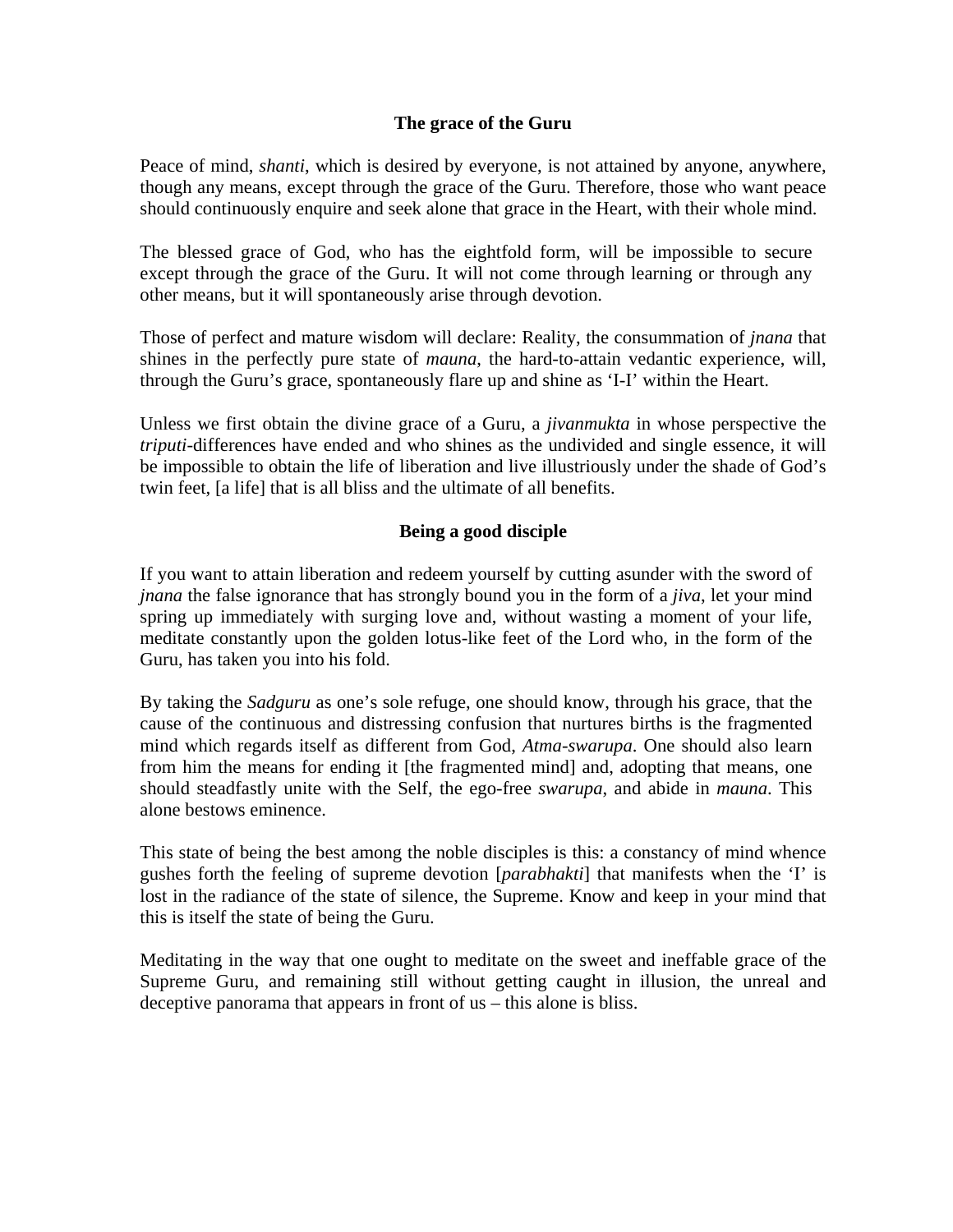### **True Gurus and false gurus**

The guru who instructs the disciple, who has taken complete refuge in him, by giving one more prescription for action, instead of directing him towards *jnana*, and who leads him into activities, saying 'These should be done,' is for the disciple [equivalent to] the coming of cruel Yama and Brahma [the gods of death and birth]. Only he who consummates disciples, transforming them into those who have done all that needs to be done, enabling them to attain the true benefit of this birth, is the grace-bestowing, divine Guru.

Know that the Heart-directed conduct in which one steadfastly holds onto *jnana* in the way one has been taught, and abiding there firmly as being-consciousness, without letting the mind stray towards the ignoble sense objects, is alone the true teaching [of the Guru].

### **The Guru's look**

Since his glance transforms the rusty iron that is the *jiva* into the gold that is the taint-free *jnana-swarupa*, the grace-bestowing eyes of the Guru-Lord are the potent alchemical substance that transforms by a mere glance. Therefore, search thoroughly to eradicate your impurity, and worship him to attain his glance.

With his twin eyes the Guru will instantaneously kill without killing the one who came into existence without actually existing in such a way that 'that which is not' vanishes as 'that which is not', leaving that which exists as the transcendental light shining as 'that which is'.

The Guru abides as the silent benefactor and reveals the light that shines, remaining as the one and only enduring residue. If his eyes and the eyes of the disciple meet in total harmony, spoken words are redundant.

Beyond the reach of both mind and speech is the glory of those who have the good fortune, earned through past *tapas*, of becoming the target of the grace-bestowing glance of the Guru, he who has ripened into the *para-swarupa* through the excellence of the matchless experience of *jnana*, the Self.

Those who, through rare, intense and surging devotion exist by trusting solely in the Guru's piercing glance of grace will live in this world like Indra [the king of the gods]. There will be no suffering for them.

The *jnana*-Guru actually abides as both the *Atma-swarupa* and the Siva-*swarupa* within the Hearts of devotees, although in their externalised view he appears and moves around as if he is different [from them]. True *jnana* will not dawn for anyone who has not known experientially, through investigation in the Heart, the essence of the *upadesa* 'You are That' which [the Guru] silently and unceasingly conveys to his devotees through the language of his gaze.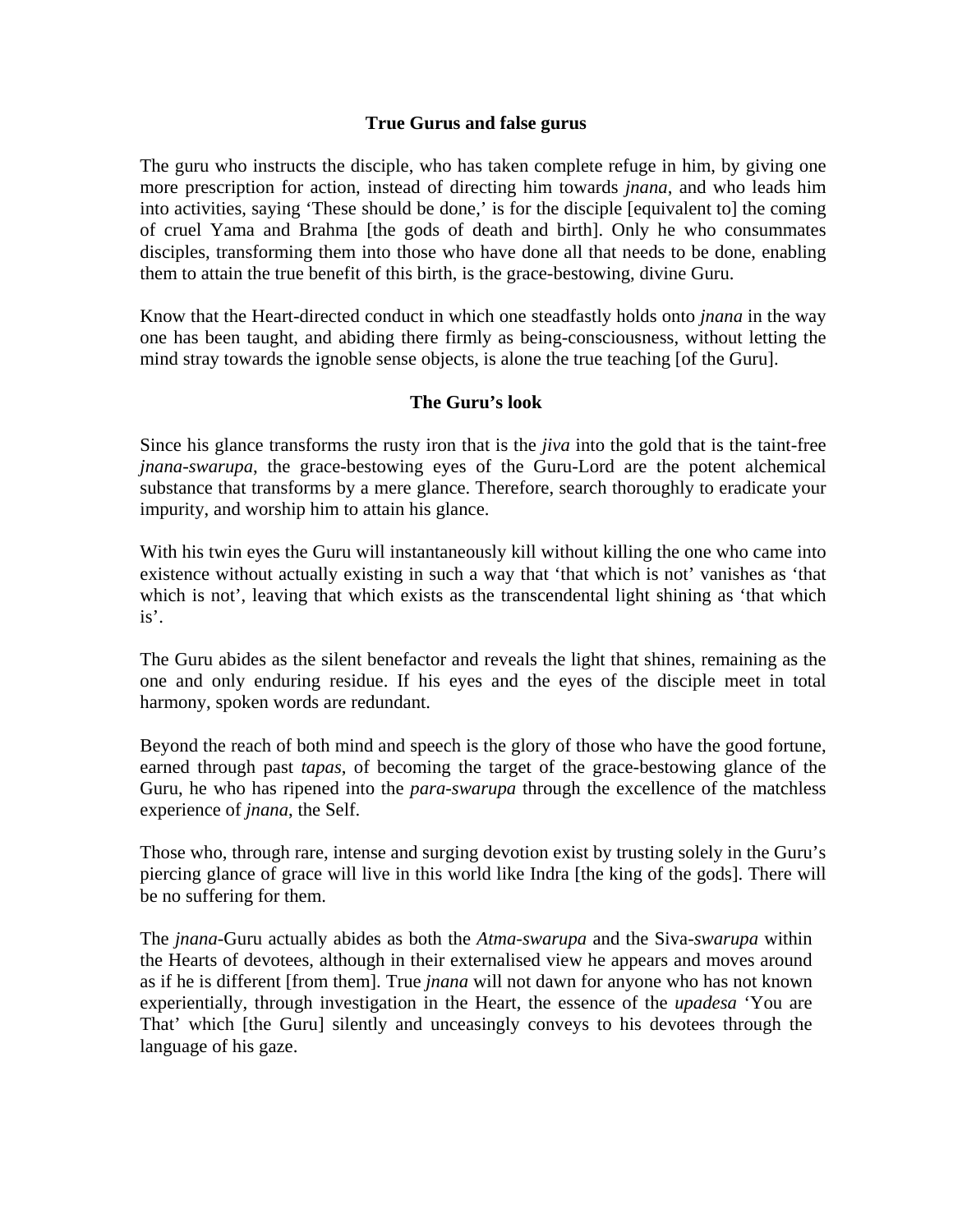Like a deer caught in the jaws of a tiger, those who are trapped by the *Sadguru's jnana*bestowing glance of grace will never be abandoned. Rather, they are destined to lose their individuality, their restricted nature, and attain liberation.

## **Worshipping the feet of the Guru**

For those who possess the quality of habitually meditating upon the feet of the Guru, the blazing flame of flawless true *jnana*, their devotion, dispelling their suffering, will elicit the grace of that Supreme One. Through that grace their minds will become clear and they will attain true *jnana*.

For those who have the good fortune of living a life in which they take the feet of the Guru, the Supreme, as the sole target of their attention, a longing to merge with *Sivam* will flourish. That true devotion will itself become the fire of *jnana* that will scorch to destruction the desires for the false, the non-Self.

As worship of the feet of the Guru simultaneously destroys the twin *vasanas* accumulated over endless aeons, and as it brings forth in the Heart the dawn of *jnana* that is the cause for our being unafraid of indescribable ignorance, that worship, performed with devotion and reverence, alone is the befitting true mantra for noble disciples in whom dispassion is strong.

One may, through body speech and mind, perform, without leaving any out, all the possible varieties of worship to the *jnana* Guru, he who is the walking Supreme Siva who has accepted with delight the disciple. However, [for the disciple,] losing the idea that he exists as a distinct entity, separate from that Guru who shines as the soul of his soul, completely dissolving, like ice in water, his individuality in his [the Guru's] supreme *swarupa*, and becoming one with him as love alone – this is the perfect and complete worship that he should perform.

The mind that has settled in the radiance of the feet of the Guru, who is limitless *jnana*, effulgent like the sun, does not merge in the triple differences that are an imaginary appearance in *swarupa*, consciousness.

### **Guru** *puja*

Bear in mind that the true *puja* to the *jnana* Guru is only the Self-abidance in which the *vasana*-free *mauna* surges once the disciple-consciousness that proclaimed itself as 'I' is destroyed by the raging fire of the consciousness of the *jnana* Guru, he who is God Himself.

The true *puja* performed to the Guru by worthy disciples is the complete destruction of the false 'disciple-consciousness' brought about by firm abidance in the state of 'Guruconsciousness', the experience of perfection that arises through the Heartward enquiry, 'Who is the "I" who has been accepted as a disciple?'